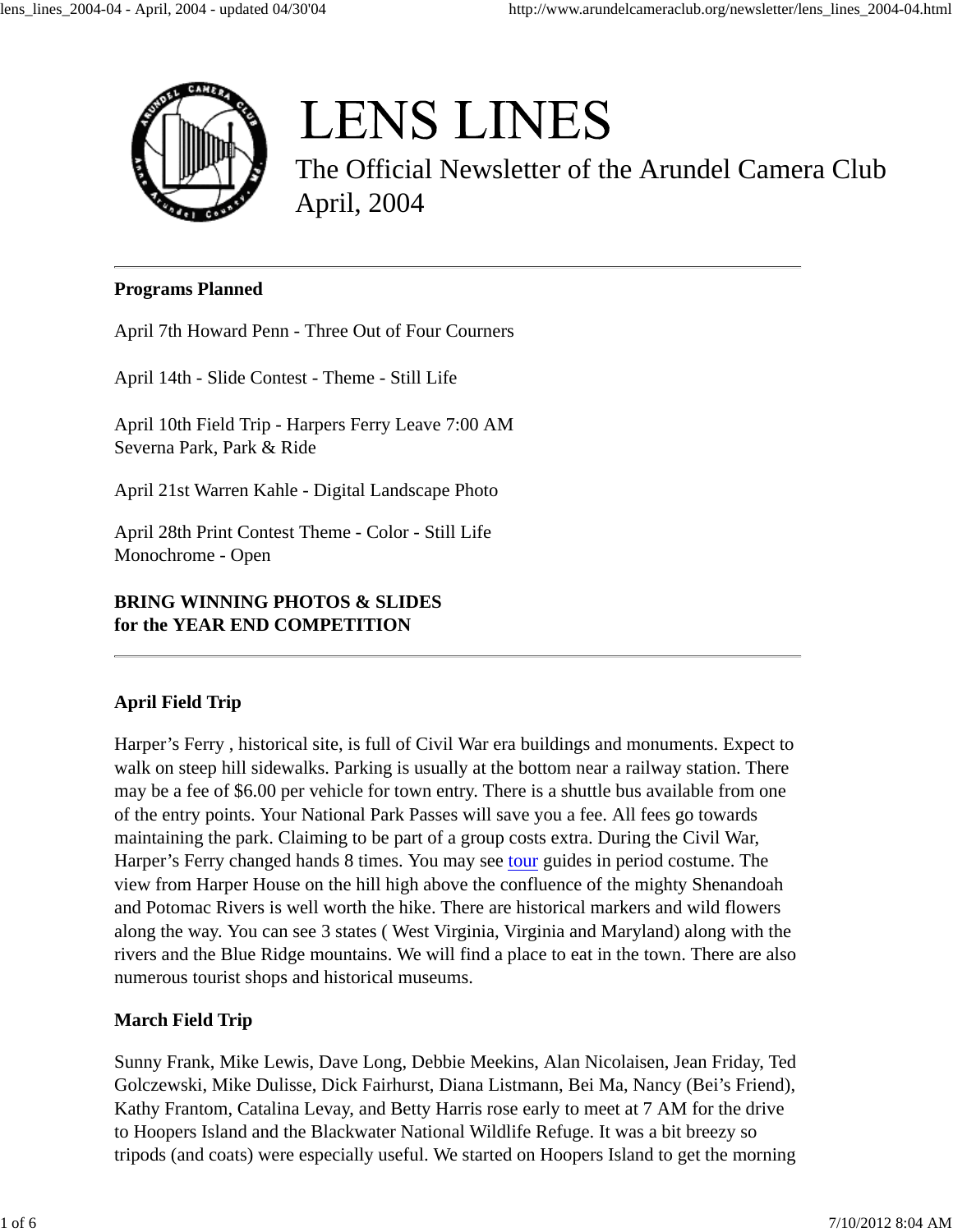light. We saw swans , great blue herons, and some saw a pair of bald eagles. Boats, ropes, birds, and bouys were subjects of many images.

We ate at the Salty? On Hoopers Island. Mike Lewis and Dave Long for the most lunch for the money. They each ordered a sub and got two 8" subs - what a deal. After lunch, it was on to Blackwater. Because of the high winds, there were not as many birds out as usual. There was this one particular great blue heron that should get an award for the best model. He posed for quite a few of us. He stood perfectly still in the afternoon light. Even when we got within 15 feet, he stayed. It was a wonderful day.

By Betty Harris, with our thanks!

## **Major Awards!!!**

Promoted to the Unlimited Slides Class \* Bei Ma \*

Promoted to the Unlimited Monochrome Class \* Bei Ma \*

## **Tony Sweet Returns to Show Recent Work**

Members welcomed Tony Sweet expecting beautiful images. We were delighted with the unusual photographs shot locally. Tony explained his use of blue mylar film to create a backround indoors to simulate sky. His interesting flower photos used position, depth of field, and double exposure to make ordinary flowers extraordinary in the slide. Tony is a very interesting teacher of photo techniques. One that caught members interest requires a double exposure of the same image, one sharp and one out of focus. Tony uses a diffusion filter and a color intensifier filter for some of his flower images. Many of his classes are available locally and can be found with his books on his website. Http://tonysweet.com

## **February 25th Print Competition**

Our judge, Gyle Stocks, has been an award winning professional photographer for 20 years. He specializes in classic portraiture. He has photographed for the Ballet Theater of Annapolis. Many of his Fine Art Posters have been distributed and sold in the United States as well as abroad. His comments to members were always prefaced with a compliment on the work being viewed before some very constructive suggestions. The abstract competition showed a lot of creativity by our photographers. A large variety of styles were awarded ribbons. Gyle commented on the way a viewer's eye travels through an image as being important. He praised balance and the creative use of color combinations to make a pattern within the image. Members learned why some color and line combinations attract the eye of the viewer.

Our Thanks to Gyle Stocks a fine teaching judge.

Novice Color Prints Theme Abstract (15 entries)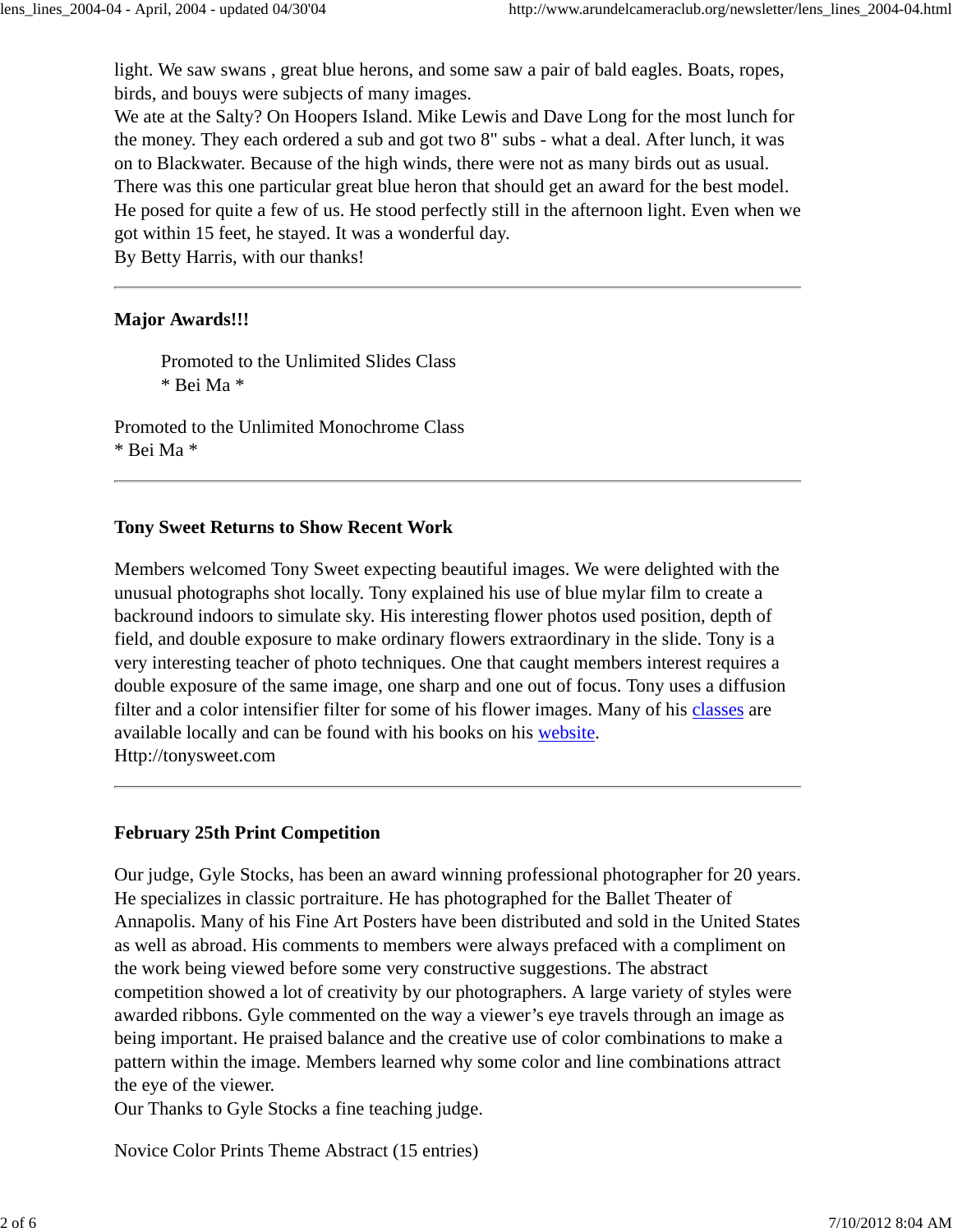( 1st Place Chuck Gallegos "Shell Game" ( 2nd Place Chuck Gallegos "Mandolin on Hearth" ( 3rd Place Dolphy Glendinning "Marbles on Water " ( 4th Place Sara McNeely "Flying High" ( HM Sara McNeely "Colors" ( HM Bei Ma "Underwater Park"

Unlimited Color Prints Theme Abstract ( 24 Entries) ( 1st Place Elizabeth Gauld "Rain Stopped" February 25th Print Competition contd

( 2nd Place Ernest Swanson "Roof Lines" ( 3rd Place Elizabeth Gauld "Umbrella Decor" ( 4th Place Diana Listmann "Equal Parts of Lemon" ( HM Mike Dulisse "River Reflections" ( HM Ernest Swanson "Sand Shadows"

Novice Monochrome Prints Theme Open

(11 entries)

( 1st Place Matt Malone "Day's Work"

( 2nd Place Chuck Gallegos "Midwinters Bouquet"

( 3rd Place Dolphy Glendinning "The Bishop's Garden Door"

( 4th Place Chuck Gallegos "Phrozen Phrag"

( HM Chuck Gallegos "Rose & Peach Blow Vase"

Unlimited Monochrome Prints Theme Open

(17 Entries)

( 1st Place Bei Ma "Ice Rope"

( 2nd Place Bei Ma "Free Spirit"

( 3rd Place Ted Golczewski "Garden Overlook"

( 4th Place Ted Golczewski "Driftwood"

( HM Ted Golczewski "Winter Pasture "

( HM Elizabeth Gauld "Infrared Fungus"

#### **March 10th Slide Competition**

Theme - Shadows Novice Slides ( 1st Place Bei Ma "Chess Abstract" ( 2nd Place Bei Ma "Chess" ( 3rd Place Bei Ma "Shadow & Window" ( 4th Place Sunny Frank "Kestral" ( HM Sunny Frank "Egret Sunrise" ( HM Mike Clemmens "Crownsville Fence"

Unlimited Slides to be shot since the May 2003 Business Meeting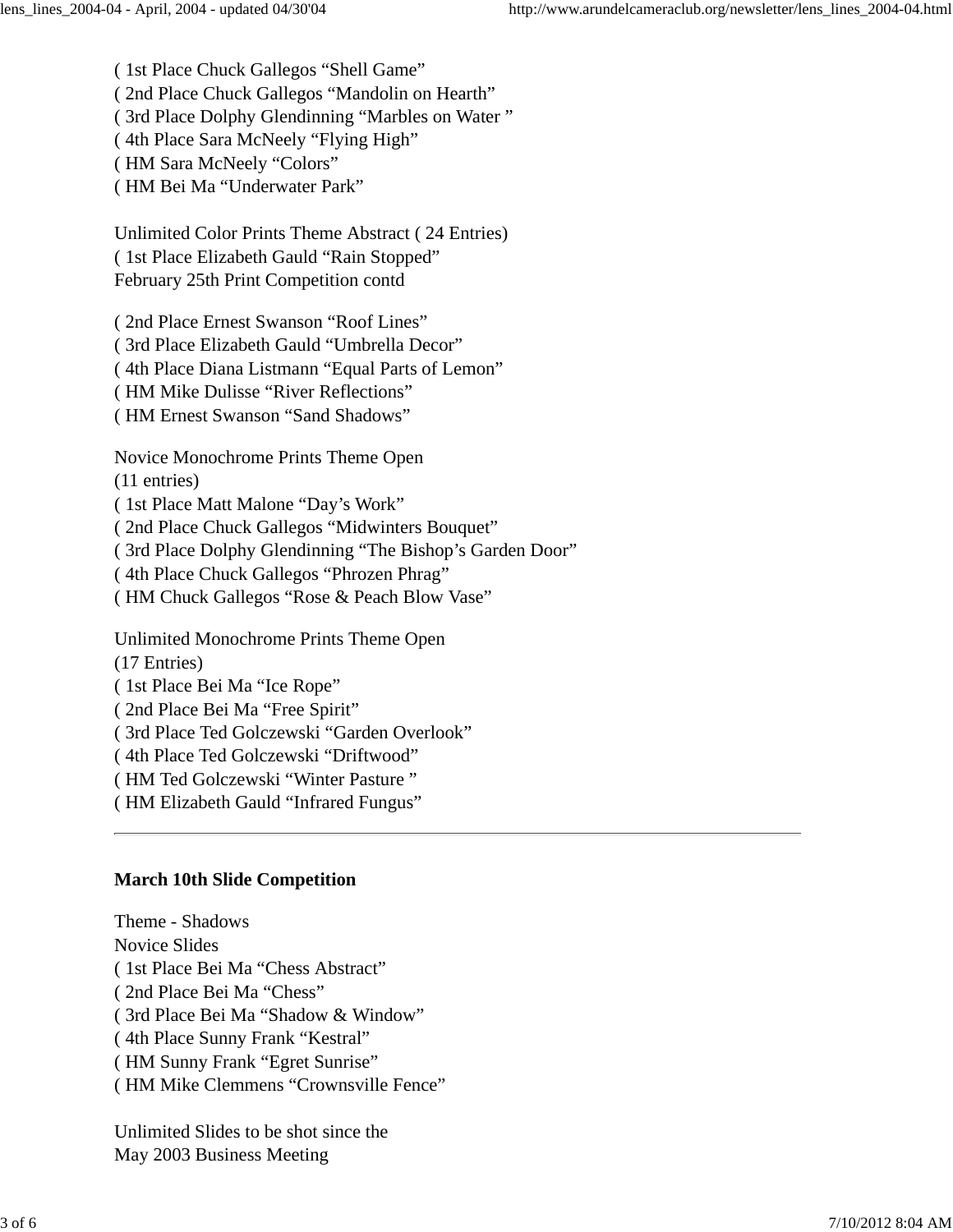( 1st Place Howard Penn "Shadows in the Wall"

( 2nd Place Dolphy Glendinning "Shadow Boxing"

( 3rd Place Sara McNeely "Light & Shadow"

( 4th Place Dolphy Glendinning "Fans"

( HM Dolphy Glendinning "Oysterman's Tool"

## **March 24th Print Competition**

Our judge, Scott Swanson, came to us from the Bowie Crofton Camera Club. He commented on the fact that their members present hundreds of images to be judged in both prints and slides on a contest night. He was happy to be able to have the time to comment of our prints. Members learned that this judge wanted to see a definite point of interest in the storm pictures. The monochrome leading line images needed to have the line lead to a point of interest. Sometimes when we shoot to a theme, we neglect other principles of composition. We thank Scott Swanson for his insight and his very fine comments.

Novice Color Prints - Theme Storm or Aftermath of Storm (16 entries)

( 1st Place Dolphy Glendinning, "Here Comes the Sun"

( 2nd Place Dave Long "Breaking Through"

( 3d Place Chuck Gallegos "Rolling Thunder"

March 24th Print Competition contd

( 4th Place Sara McNeely "Storm Clouds Gathering" ( HM Chuck Gallegos "Snow Bound Crab Pots" ( HM Chuck Gallegos "Cabin Fever"

Unlimited Color Prints - Theme Storm or Aftermath of Storm image shot since the May 2003 Business Meeting. (8 entries) Members voted to have an unlimited contest anyway with places 1-3. ( 1st Place Elizabeth Gauld "Rain on the River" ( 2nd Place Elizabeth Gauld " Storm Cycles" ( 3rd Place Howard Penn " Desert Storm Clouds"

Novice Monochrome - Theme Leading Lines (18 entries) ( 1st Place Chuck Gallegos " Rose in Peach Blow Vase" ( 2nd Place Chuck Gallegos "Lady Bug on Crocus" ( 3rd Place Dolphy Glendinning "Down the River" ( 4th Place Mike Clemens "Open Gate" HM Mike Clemens "Severn River Pier" HM Chuck Gallegos "Ice on the Serpentine Wall"

Unlimited Monochrome - Theme Leading Lines image to be shot since the May 2003 Business Meeting (14 entries)

( 1st Place Dave Long "Butterfly Shadow"

( 2nd Place Elizabeth Gauld "Drying on the Steps"

( 3rd Place Dave Long "Gull"

( 4th Place Dave Long "To the Very Top"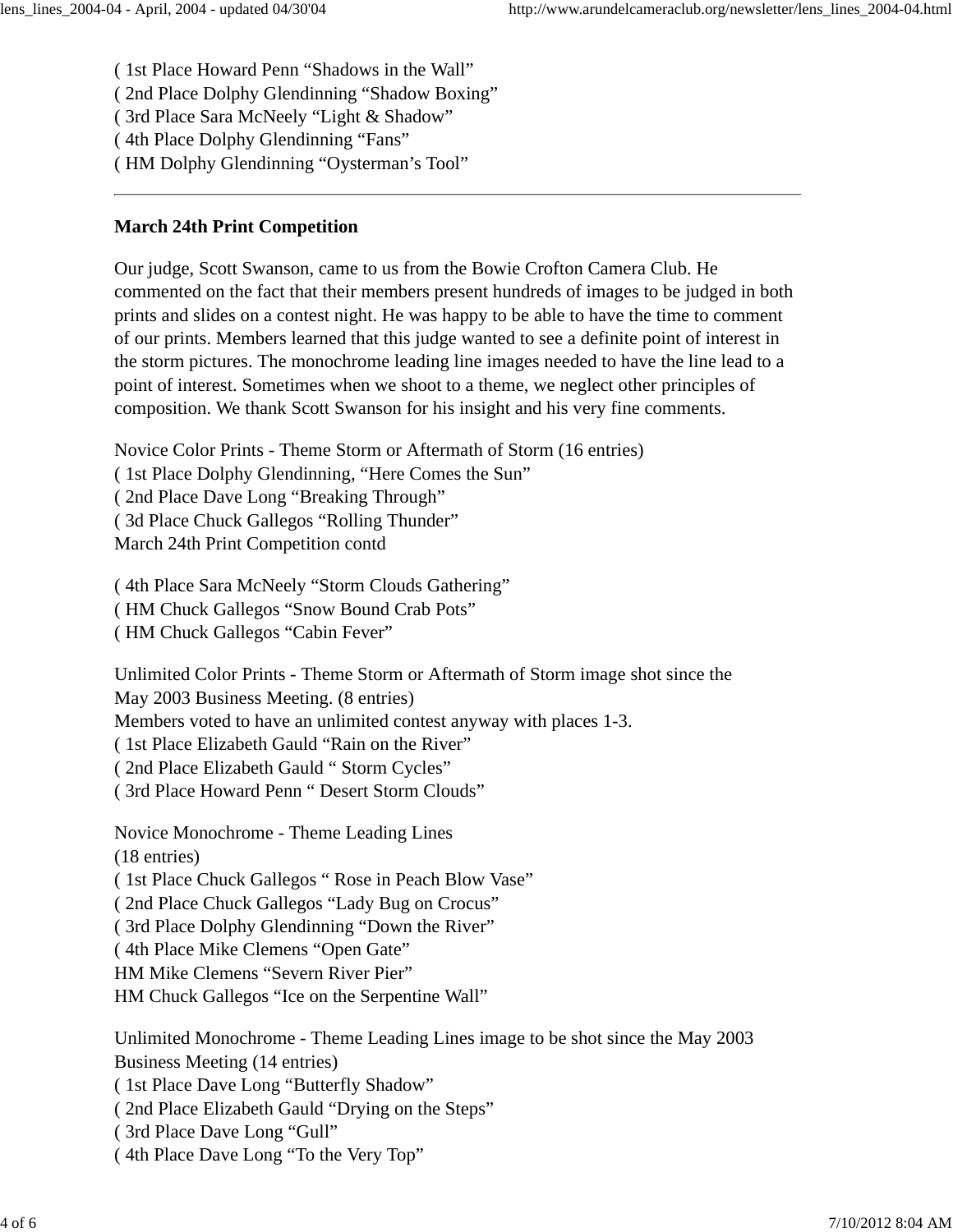HM Elizabeth Gauld "Cathedral Roof"

#### **NOTE from our WEB MASTER**

The Arundel Camera Club website URL is now http://arundelcameraclub.org/ Camera Club Member's image galleries are at Arundel Camera Club Galleries on PBase and are linked from the club website.

**Arundel Camera Club** meets every Wednesday evening when school is in session. We meet at 7:30 and usually end around 9:00 p.m. at Severna Park High School, 60 Robinson Road, Severna Park in room G144. Meetings are open to the public, but only dues paying members may enter competitions. Annual dues are \$15 per adult, \$7.50 per full-time student. If a second family member joins the club, the second member's dues are discounted 50% or \$7.50.

For further information, check on the club website or feel free to call or e - mail any of the club's officers:

> *President Howard Penn (410) 544-1742 e - mail hbpenn@erols.com*

*1st VP(s) Programs: Dolphy Glendinning (410) 267-0956 & Sara McNeely e-mail - saragary@ieee.org*

*2nd VP(s) Contests:*

*Alan Nicolaisen (410) 757-3243 & Ernie Swanson e-mail - miswanson@aol.com*

> *Secretary / Treasurer Betty Harris (410)-729-0255 e - mail ef.harris@verizon.net*

*Delegate Jean Friday 1 year (410) 647-3609 Delegate Ernie Swanson 2 year (410) 987-1066*

#### **Do you have and Idea for an Article for your Newsletter?**

Please e-mail your contributing article to the Newsletter Editor at tsquared@toad.net by the 4th Wednesday of Any Month to...